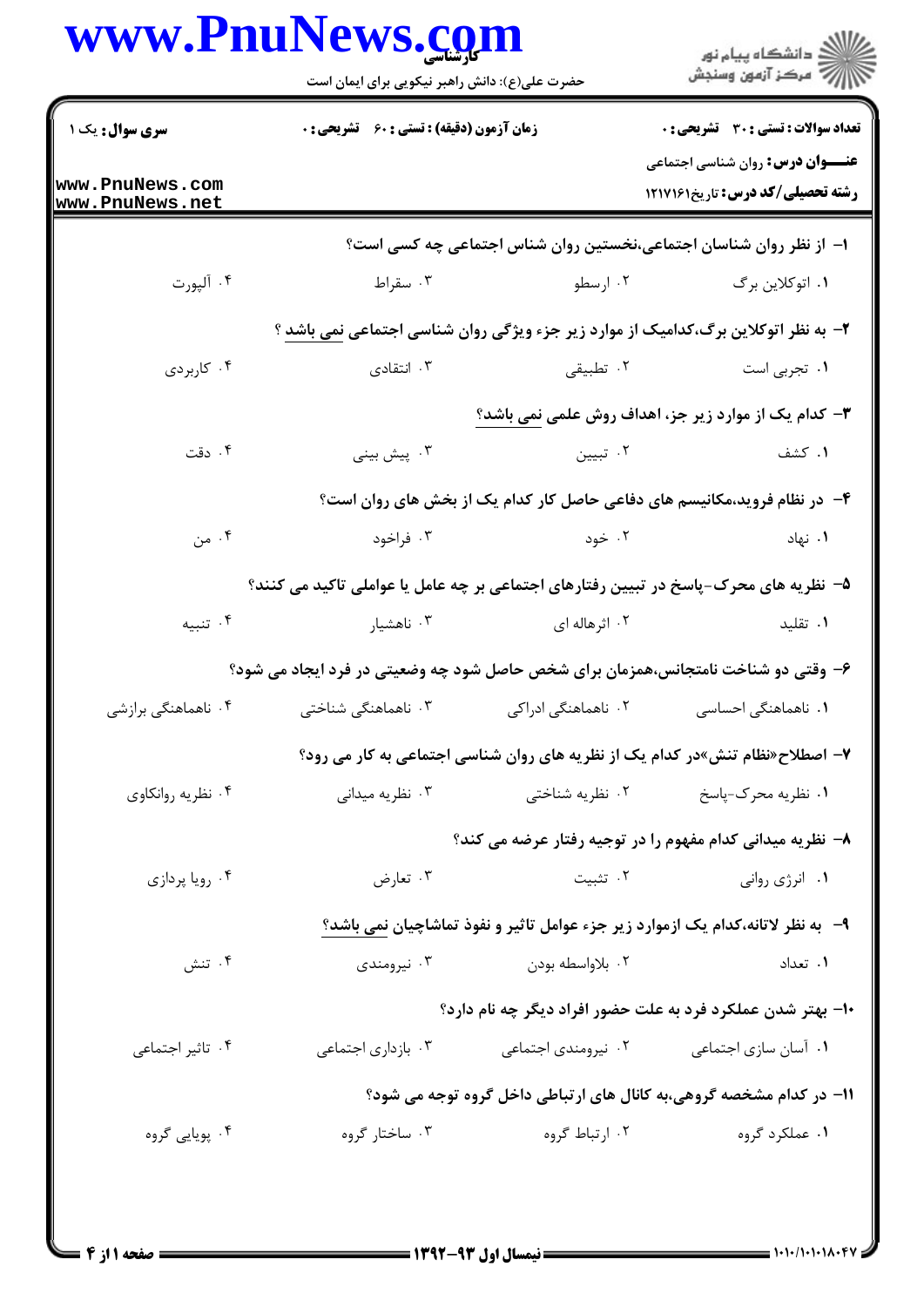|                                    | www.PnuNews.com<br>حضرت علی(ع): دانش راهبر نیکویی برای ایمان است |                                            |                                                                                                         |  |
|------------------------------------|------------------------------------------------------------------|--------------------------------------------|---------------------------------------------------------------------------------------------------------|--|
| <b>سری سوال: ۱ ی</b> ک             |                                                                  |                                            | <b>تعداد سوالات : تستی : 30 ٪ تشریحی : 0</b>                                                            |  |
|                                    |                                                                  | زمان آزمون (دقیقه) : تستی : ۶۰٪ تشریحی : ۰ |                                                                                                         |  |
| www.PnuNews.com<br>www.PnuNews.net |                                                                  |                                            | <b>عنـــوان درس:</b> روان شناسی اجتماعی<br>رشته تحصیلی/کد درس: تاریخ۱۲۱۷۱۶۱                             |  |
|                                    |                                                                  |                                            | ۱۲- اینکه گروه در رسیدن به هدف خود تا چه اندازه خوب یا بد عمل می کند،جزء کدام یک از ویژگی های گروه است؟ |  |
| ۰۴ عملکرد گروه                     | ۰۳ پويايي گروه                                                   | ۰۲ ساختار گروه                             | ۰۱ ترکیب گروه                                                                                           |  |
|                                    |                                                                  |                                            | ۱۳- احساس فشار واقعی یا خیالی به وسیله فرد از سوی گروه که سبب تغییری در رفتار او گردد چه نام دارد؟      |  |
| ۰۴ عكس العمل                       | ۰۳ توهم کنترل                                                    | ۰۲ کنترل                                   | ۰۱ همنوایی                                                                                              |  |
|                                    |                                                                  |                                            | ۱۴– ضرورت توجه به موضوع کنترل در روان شناسی اجتماعی در هنگام مطالعه کدام یک اهمیت پیدا می کند؟          |  |
| ۰۴ همانندسازی                      | ۰۳ بازداری اجتماعی                                               | ٢. نفوذ اجتماعي                            | ۰۱ آسان سازی اجتماعی                                                                                    |  |
|                                    |                                                                  |                                            | ۱۵– اعتقاد به اینکه نتایج بدست آمده از سوی فرد مستقل از اعمال انجام شده به وسیله او هستند چه نام دارد؟  |  |
|                                    | ۰۲ درماندگی آموخته شده                                           |                                            | ۰۱ نقص انگیزشی                                                                                          |  |
|                                    | ۰۴ مکان کنترل بیرونی                                             |                                            | ۰۳ مکان کنترل درونی                                                                                     |  |
|                                    |                                                                  |                                            | ۱۶- به تکلیف رهبر در حرکت دادن گروه به سوی هدف های تعیین شده گفته می شود؟                               |  |
| ۰۴ کنترل                           | ۰۳ بزرگمرد                                                       | ۰۲ ملاحظه یا توجه                          | ۰۱ ابتکار سازماندهی                                                                                     |  |
|                                    |                                                                  |                                            | ۱۷– واکنش های شخص در برابر از دست دادن کنترل عمدتا در چهار چوب کدام نظریه قابل توجیه است؟               |  |
| ۰۴ ناوابستگی                       | ۰۳ مکان کنترل                                                    | ٠٢ اسناد                                   | ٠١. عكس العمل                                                                                           |  |
|                                    |                                                                  |                                            | 18- به نظر بیرد کدامیک از خصیصه های عمومی رهبری نمی باشد؟                                               |  |
| ۰۴ درون گرایی                      | ۰۳ شوخ طبعی                                                      | ۰۲ ابتکار                                  | ۰۱ هوش                                                                                                  |  |
|                                    |                                                                  |                                            | ۱۹- کدام گزینه درباره نظریه بزرگمرد در رهبری صحیح نمی باشد؟                                             |  |
|                                    |                                                                  |                                            | ٠١ اين تاريخ است كه مردان بزرگ را مي سازد                                                               |  |
|                                    |                                                                  |                                            | ۰۲ معروفترین طرفدار این نظریه «توماس کارلایل»است                                                        |  |
|                                    |                                                                  |                                            | ۰۳ یک عمل ناگهانی از سوی یک رهبر ممکن است سرنوشت یک ملت را تغییر دهد                                    |  |
|                                    |                                                                  |                                            | ۰۴ رهبران دارای خصیصه های ذاتی و ویژه اند که آنان را بر دیگران مسلط می کند                              |  |
|                                    |                                                                  |                                            |                                                                                                         |  |
|                                    |                                                                  |                                            |                                                                                                         |  |
|                                    |                                                                  |                                            |                                                                                                         |  |
|                                    |                                                                  |                                            |                                                                                                         |  |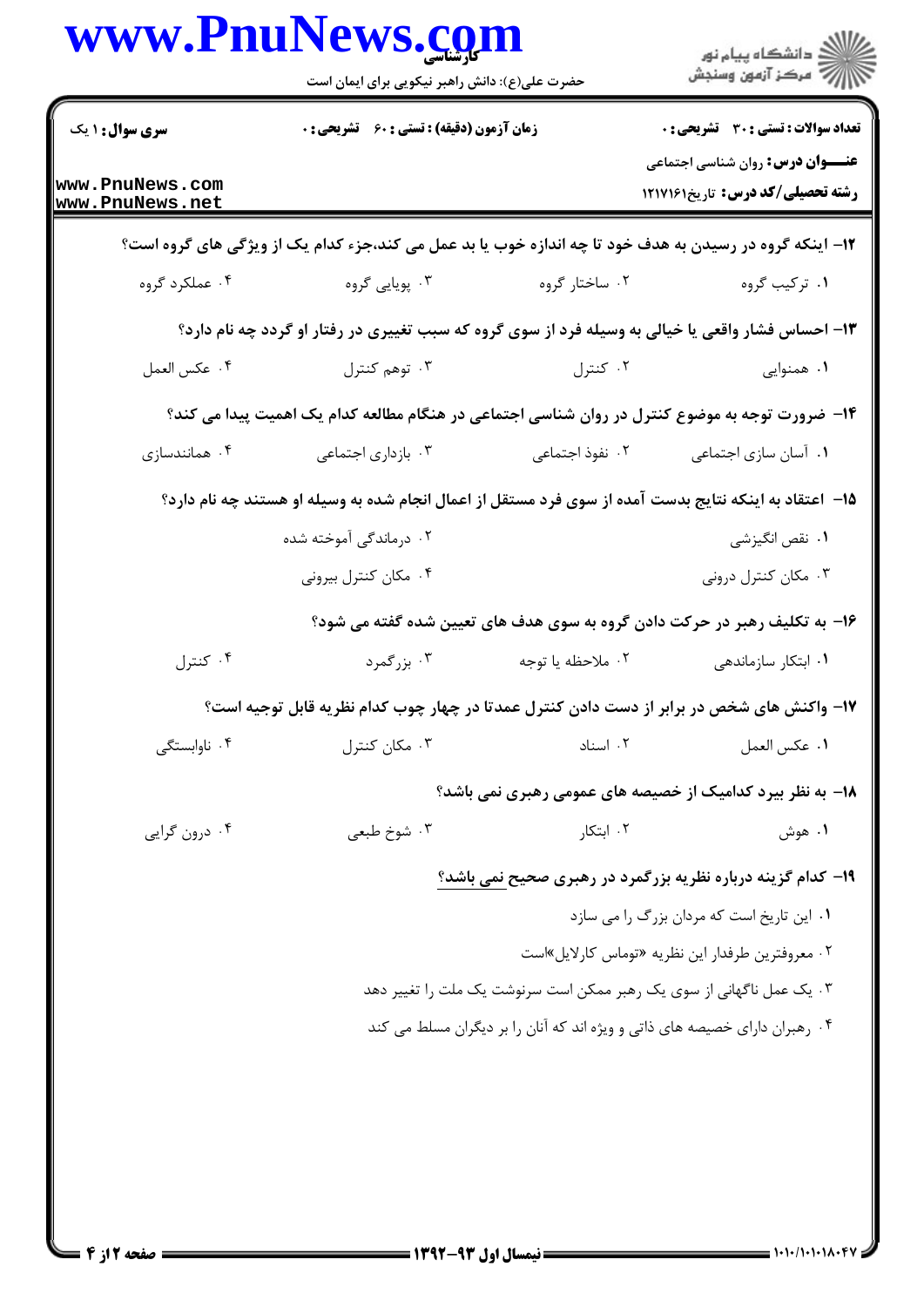|                                    | حضرت علی(ع): دانش راهبر نیکویی برای ایمان است                                           |                   | ڪ دانشڪاه پيام نور<br>//> مرڪز آزمون وسنڊش                                                                                                                                                                                                                                                                                                                                                                                                                                                                    |
|------------------------------------|-----------------------------------------------------------------------------------------|-------------------|---------------------------------------------------------------------------------------------------------------------------------------------------------------------------------------------------------------------------------------------------------------------------------------------------------------------------------------------------------------------------------------------------------------------------------------------------------------------------------------------------------------|
| <b>سری سوال : ۱ یک</b>             | <b>زمان آزمون (دقیقه) : تستی : 60 ٪ تشریحی : 0</b>                                      |                   | <b>تعداد سوالات : تستی : 30 ٪ تشریحی : 0</b>                                                                                                                                                                                                                                                                                                                                                                                                                                                                  |
| www.PnuNews.com<br>www.PnuNews.net |                                                                                         |                   | <b>عنـــوان درس:</b> روان شناسی اجتماعی<br><b>رشته تحصیلی/کد درس:</b> تاریخ۱۲۱۷۱۶۱                                                                                                                                                                                                                                                                                                                                                                                                                            |
|                                    |                                                                                         |                   | <b>۰۲-</b> کدام گزینه درباره رهبران با LPCکم صحیح است؟                                                                                                                                                                                                                                                                                                                                                                                                                                                        |
|                                    |                                                                                         |                   | ٠١ بيشتر به روابط متقابل اهميت مي دهند                                                                                                                                                                                                                                                                                                                                                                                                                                                                        |
|                                    |                                                                                         |                   | ۰۲ برای این افراد رضایت خاطر از روابط گروهی صمیمانه بر می خیزد                                                                                                                                                                                                                                                                                                                                                                                                                                                |
|                                    |                                                                                         |                   | ۰۳ اینها آرامش بیشتری دارند،همنواترند و آرام تر امر و نهی می کنند                                                                                                                                                                                                                                                                                                                                                                                                                                             |
|                                    |                                                                                         |                   | ۰۴ مدیران تکلیف محور شناخته می شوند                                                                                                                                                                                                                                                                                                                                                                                                                                                                           |
|                                    |                                                                                         |                   | <b>۲۱</b> – کدام گزینه از عناصر موقعیتی نظریه وابستگی فیدلر در رهبری نمی باشد؟                                                                                                                                                                                                                                                                                                                                                                                                                                |
| ۰۴ ساختارتکليف                     | ۰۳ قدرت مقام رهبري                                                                      | ۰۲ روابط رهبر-عضو | ٠١ قدرت موقعيت عضو                                                                                                                                                                                                                                                                                                                                                                                                                                                                                            |
|                                    | ۲۲- وقتی ناظران یک موقعیت اضطراری بیش از یک نفر باشد امکان دخالت کردن چه تغییری می کند؟ |                   |                                                                                                                                                                                                                                                                                                                                                                                                                                                                                                               |
| ۰۴ تغییر نمی کند                   | ۰۳ خیلی افزایش می یابد                                                                  | ۰۲ کمتر می شود    | ۰۱ بیشتر می شود                                                                                                                                                                                                                                                                                                                                                                                                                                                                                               |
|                                    |                                                                                         |                   |                                                                                                                                                                                                                                                                                                                                                                                                                                                                                                               |
|                                    |                                                                                         |                   | بپذيرد؟                                                                                                                                                                                                                                                                                                                                                                                                                                                                                                       |
|                                    | ۰۲ روش گام به گام                                                                       |                   | ۰۱ روش به مرگ بگیر تا به تب راضی شود                                                                                                                                                                                                                                                                                                                                                                                                                                                                          |
|                                    | ۰۴ ایجاد احساس گناه در فرد                                                              |                   | ۰۳ روش دبه کردن                                                                                                                                                                                                                                                                                                                                                                                                                                                                                               |
|                                    |                                                                                         |                   |                                                                                                                                                                                                                                                                                                                                                                                                                                                                                                               |
| ۰۴ همانندسازی                      | ۰۳ ناهشیار                                                                              | ۰۲ عقده           | ۰۱ تعارض                                                                                                                                                                                                                                                                                                                                                                                                                                                                                                      |
|                                    |                                                                                         |                   |                                                                                                                                                                                                                                                                                                                                                                                                                                                                                                               |
| ۰۴ - ۱۲-۹سال                       | ۰۳ - ۶–۶سال                                                                             | ۰۰۲ - ۸سال        | ۰۱ ۰۸-۶سال                                                                                                                                                                                                                                                                                                                                                                                                                                                                                                    |
|                                    |                                                                                         |                   |                                                                                                                                                                                                                                                                                                                                                                                                                                                                                                               |
| ۰۴ حل تعارض                        | همانندسازی $\cdot$ ۳                                                                    | ۰۲ بازی           | ۰۱ تقلید                                                                                                                                                                                                                                                                                                                                                                                                                                                                                                      |
|                                    |                                                                                         |                   |                                                                                                                                                                                                                                                                                                                                                                                                                                                                                                               |
|                                    | ۰۲ مرحله نفع پرستی و لذت طلبی وسیله ای                                                  |                   | <b>۲۳</b> – در کدام یک از روش های جلب اطاعت،ابتدا تقاضای کوچکی را به فرد می قبولانند تا اینکه وی بعدا تقاضاهای بزرگتر را<br>۲۴- نظریه روانکاوی ،رشد اخلاق در کودکان را نتیجه کدام فرایند می داند؟<br>۲۵- در نظریه رشد اخلاقی پیاژه مرحله متابعت شامل چه محدوده سنی است؟<br>۲۶- به نظرپیاژه کدامیک از موارد زیر در رسیدن به رشد اخلاقی کودک موثر است؟<br>۲۷- در کدام یک از مراحل رشد اخلاقی کلبرگ،عمل صحیح و اخلاقی عملی است که متضمن ارضاء نیازهای شخص باشد؟<br>۰۱ مرحله جهت گیری اجتناب از تنبیه و اطاعت محض |